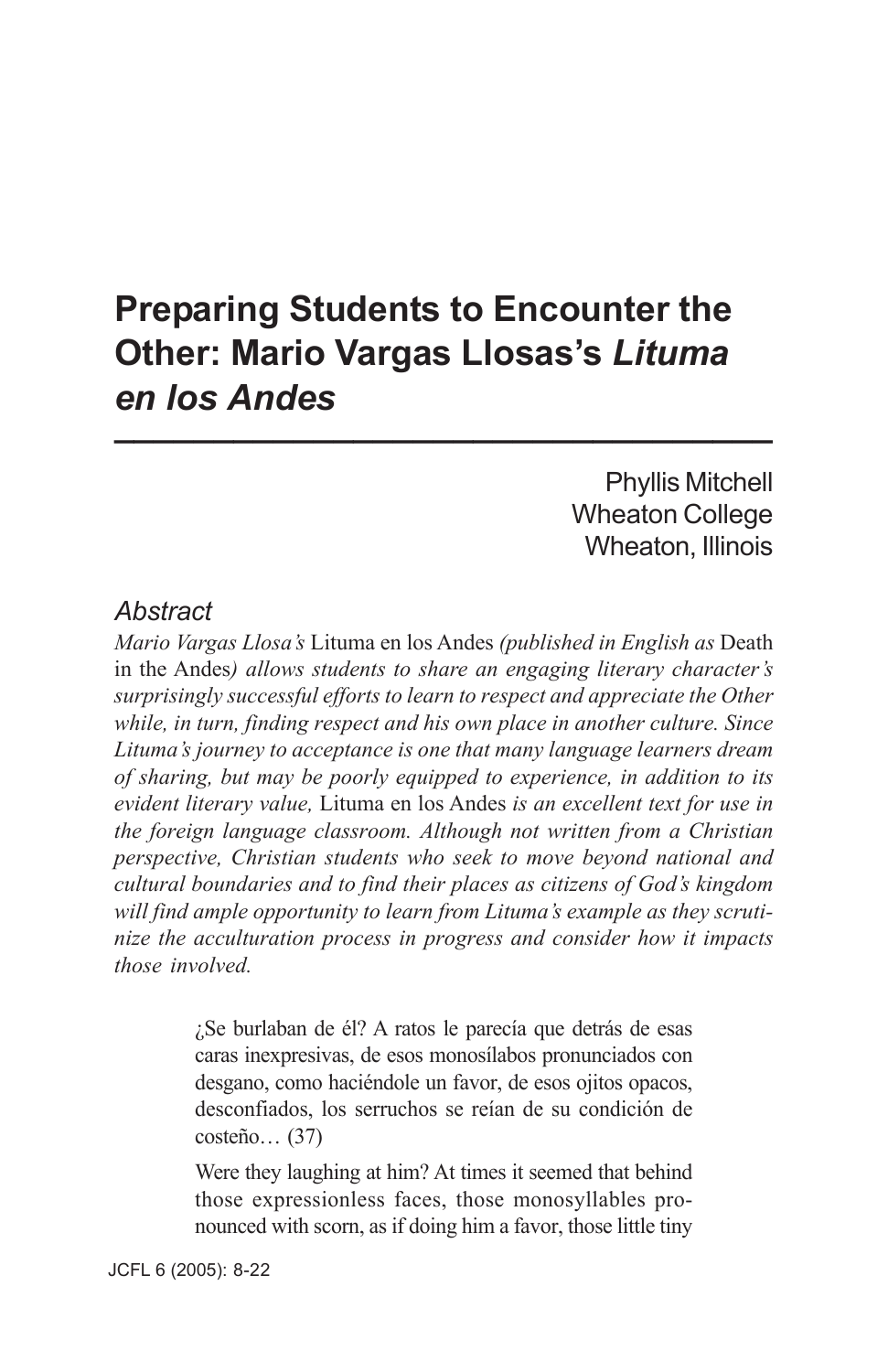opaque, mistrusting eyes, the *serruchos*<sup>1</sup> were laughing at him because he was from the coast…

Corporal Lituma, a recurring character in several of Mario Vargas Llosa's pre-1994 novels, $2$  is accustomed to finding social acceptance, even popularity, wherever he goes. But no matter how hard he tries to be friendly, the people in his new posting at Naccos, a small village set high in the Andes, seem completely unresponsive. He is sure they don't like him because he is from the coast and the fact that the *andinos* are fellow Peruvians makes their rejection even more painful.

Many language learners have a similar response upon discovering that they are not automatically made to feel at home when they travel to another country. They may have assumed, for example, that since they have studied a language for several years, they are ready to function in its culture without significant difficulty, but for many an initial (and sometimes continued) sense of dislocation is a bitter disappointment that is not easily overcome. For this reason, in addition to its evident literary value, *Lituma en los Andes* is an excellent text for use in the foreign language classroom,<sup>3</sup> first because it gives the reader an opportunity to scrutinize the acculturation process in progress and to consider how it affects those involved. And second, within the framework of the Christian college classroom, Lituma's rejection by fellow Peruvians to some extent parallels Christ's experience: "He came to his own home, and his own people received him not" John 1:11 (RSV). Although Lituma is in no way to be considered a Christ-figure, his acculturation experiences combined with his sense of rejection offers Christian students both the comparison and the contrast between Lituma's behavior and the model Christ offers in his incarnation and, in doing so, a means of considering how being Christians should affect their own behavior in another culture.

The need for such preparation is also important for the Christian because, in addition to any language student's desire to make practical use of the language and to become more adept at negotiating its culture, Christian students want to represent Christ well, to reach out to and bless others wherever they go (Smith and Carvill 58), recognizing, as Quentin J. Schultze puts it: "God's gift of communication equips us to represent the Creator on earth" (25). But this is only true when the nature of communication in its many facets, not just as sounds and written symbols, is understood and if, as David I. Smith and Barbara Carvill remind us in *The Gift of the Stranger,* students know how to apply the spiritual and ethical lessons of Christianity to their study of lan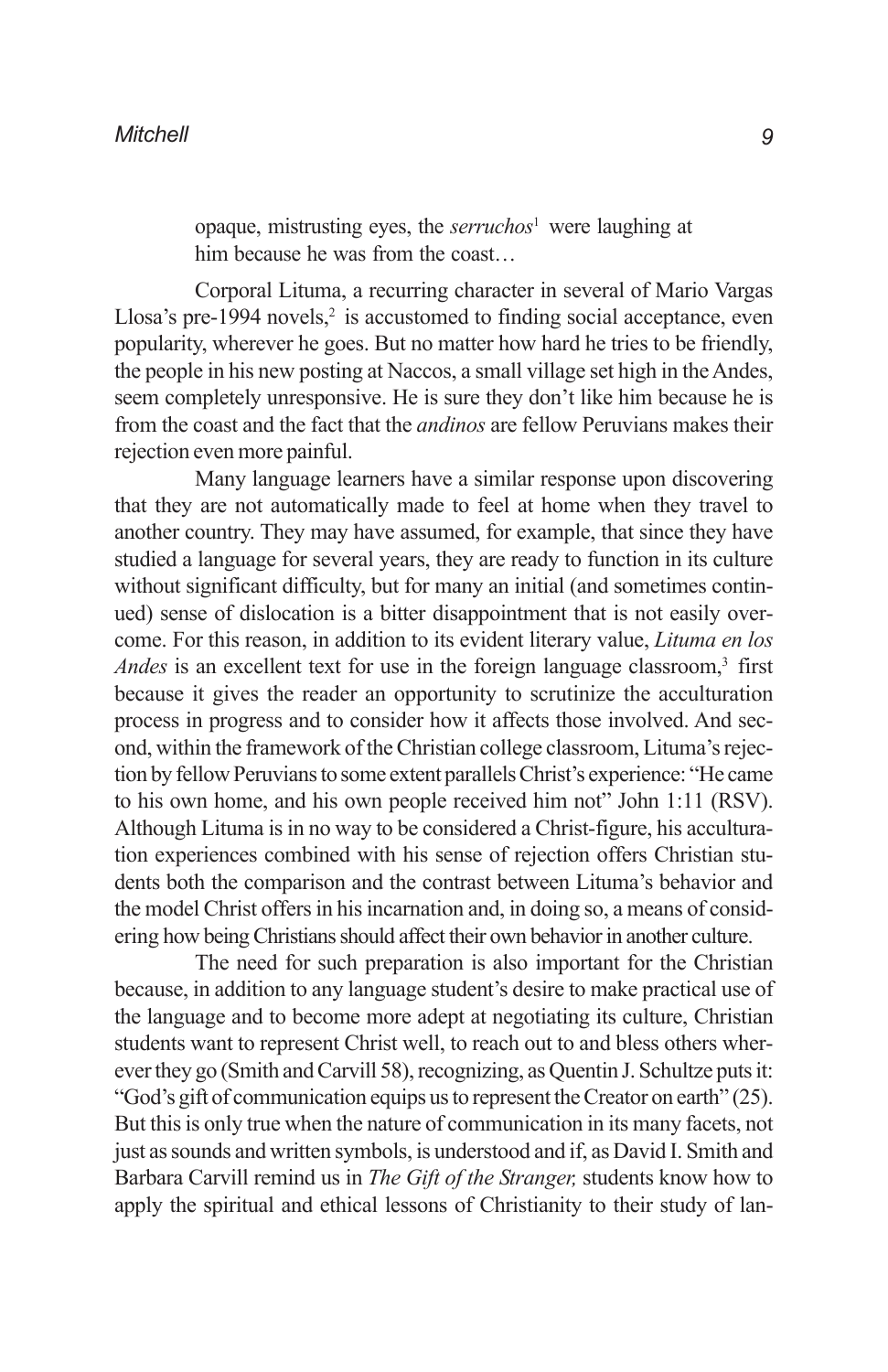guage as well:

Foreign language education, too, is called to play a role in this cosmic story. But it will only do so if it is grounded in and grows out of a biblical vision for reconciliation, for justice and peace among nations. It must be shaped by respect for the other as an image bearer of God; it must be eager to hear the other; and it must be driven by love for God and for one's neighbor. (Smith and Carvill 57)

Without this perspective Christians will not be ready to form the relationships that make living in another culture most satisfying.

Since Smith and Carvill extensively discuss the special benefits Christians both receive and bestow as they learn to fellowship with the "stranger"/ Other, this paper will instead follow Lituma through the acculturation process and focus on Christ's incarnational example for overcoming rejection and for entering a "foreign" setting, as described in Philippians 2:7-8a: "…but emptied himself,/taking the form of a slave,/being born in human likeness./And being found in human form,/he humbled himself…" Thomas R. Thompson suggests these and the surrounding verses provide a "model of multicultural encounter by application, one whose *leitmotif* is that of *kenosis—*'self emptying'…" (17). For our purposes, Lituma's journey from outsider to insider status $4$  will be of particular interest, requiring consideration of his personality and behavior, as well as his discoveries concerning the highlanders and their needs. Furthermore, examples from this "journey," along with Christ's example, will highlight those attitudes and experiences that students, especially Christian students, will also need as they "travel" into a new language, culture and country.

The plot follows the experiences of two "outsiders," Civil Guards Corporal Lituma and Private Tomás, who have been stationed in Naccos to provide protection for a new road. The three most marginalized villagers have mysteriously disappeared and Corporal Lituma must find out what has happened to them.

Ironically, although Lituma never leaves Peru, from the outset of the novel, Vargas Llosa goes to some lengths to show that he experiences typical outsider frustrations, fears and misapprehensions. He does not even understand the *andinos'* language, Quechua, a fact that affects him both intellectually and emotionally. He only hears "sonidos indiferenciables" [undifferentiated sounds] and "una música bárbara" [a barbaric music] that make him feel "muy nervioso" [very nervous]  $(11)^5$ . And as a result, the people of the village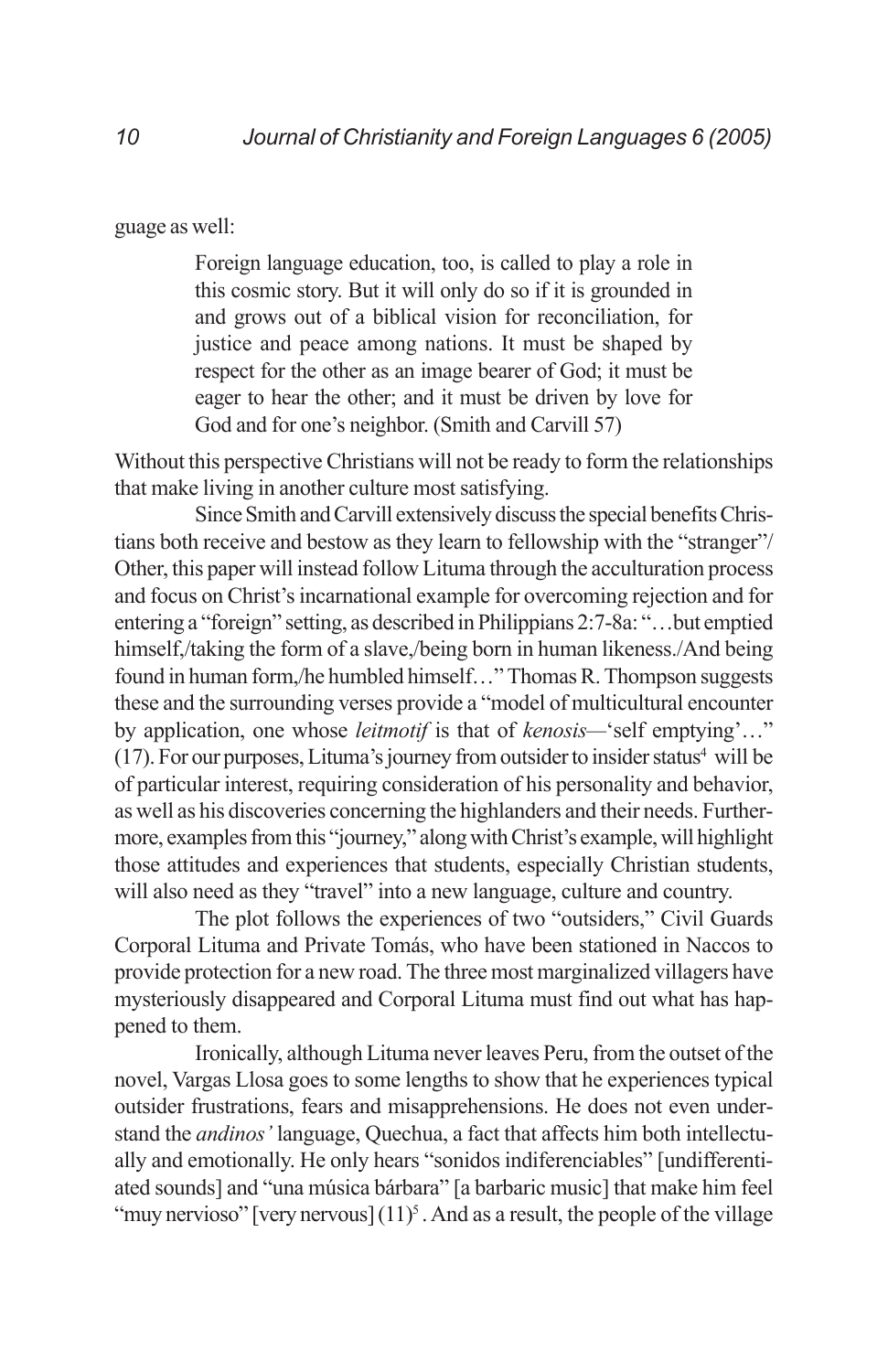seem equally incomprehensible. When he thinks about them, he has an almost visceral reaction, imagining "las caras inexpresivas, los ojitos glaciales" [the inexpressive faces, the glacial little eyes]; he feels "desconsuelo" [disconsolation], "impotencia" [impotence] and a "presentimiento de amenazas" [premonition of threats] (12). As the only *costeño*, costal resident, in this mountain village, he's never sure when people are making fun of him and, normally a gregarious man, after several months in the area, it troubles him that " No había podido hacer un solo amigo entre los peones" [he hadn't been able to make even a single friend among the workmen] (37). Despite his desire for and efforts to be accepted, as far as Lituma is concerned, the villagers still treat him as if "viniera de Marte" [he came from Mars] (37).

Corollary to the lack of social acceptance, the environment also seems hostile. The mountains and skyline overwhelm him: "Como otras veces, sintió la presencia aplastante y opresiva de las montañas macizas, del cielo profundo de la sierra" [As at other times, he felt the overwhelming and oppressive presence of the towering mountains, of the mysterious mountain sky] (103). The climate confuses him: "Hacía un calor norteño. Pero dentro de cuatro o cinco horas comenzaría a enfriar y a eso de las diez de la noche estarían crujiéndolo los huesos de frío. Quién podía entender este clima tan enrevesado como los serruchos" [It was a northern heat. But within four or five hours it would start to cool off and around ten tonight his bones would be creaking with the cold. Who could possibly understand this climate as difficult as the *serruchos*] (42). The mountain storms frighten him: " Esas tormentas andinas, con rayos y truenos, no lo hacían feliz; nunca se había acostumbrado a ellas. Siempre le parecía que iban a aumentar, aumentar hasta el cataclismo" [Those Andes storms, with lightening and thunder, did not make him happy; he had never gotten accustomed to them. It always seemed to him that they were going to get bigger until they reached cataclysmic proportions] (135). He feels alienated from every part of his surroundings.

Similarly, his job, which has accustomed him to being part of a chain of command, to working with others, and to ready acceptance from the locals who count on his protection, is a liability in Naccos. Tomás, an *andino* himself*,* counsels: "No crea que la gente del campamento es fría con usted porque es costeño. Sino porque es un policía" [Don't think that the people in the camp are cold with you because you are from the coast. It's only because you are a policeman] (72). Furthermore, the isolation makes it difficult for Lituma to consult with his superiors: "Tendría que consultar a la comandancia, en Huancayo. Tardarán en contestar, si es que me contestan" [I would have to consult with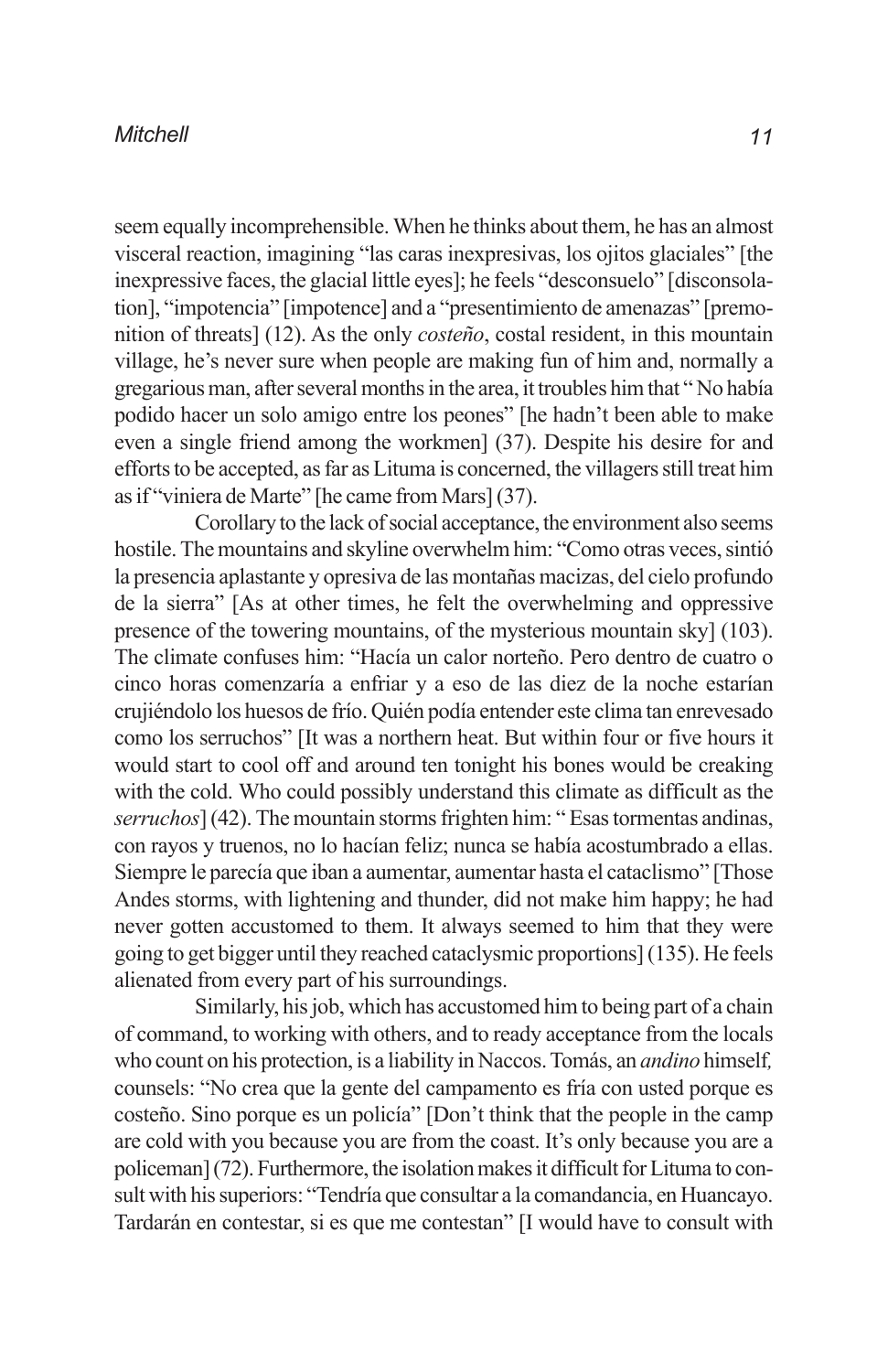headquarters, in Huancaya. They would be slow in answering, if they answered me at all] (99-100). To add to the problem, the camp radio is unreliable, "funcionaba tarde, mal y nunca" [it only worked late, badly and never] (147). And, even if he could reach them, he knows his superiors, who like him have no experience with the *andino* culture, would think him crazy if he were to report: "<<Sacrificado de manera aún no identificada para aplacar malignos de los Andes, punto>>" ["Sacrificed in a yet unidentified manner to placate the evil spirits of the Andes, stop"] (46). Finally, because this is a partially terroristcontrolled "liberated" zone, the job actually endangers the Guardias because terrorists normally kill government 'collaborators' such as themselves.

Like Lituma, who feels dislocated because of the geography, the people, their language, their religion and a host of other unfamiliar elements of the new culture, students may develop a similar sense of total Otherness early in their time in another country, often immediately following the first few days of what Paige et. al. term "cultural euphoria."6 At whatever point it occurs, their desire to belong immediately in the new culture must be replaced by a willingness to take the steps necessary for acceptance to occur. Moreover, Christian students who have prepared in advance for possible disappointment will more readily draw on Christ's model by putting aside their desire for convenience and ease and by drawing on Christ's example of humility. In *Ministering Cross-Culturally*, Lingenfelter and Mayers observe:

> The challenge is to become what Malcolm McFee (1968) calls 150 percent persons. McFee uses this concept to describe Blackfoot Indians who are acculturated into white American society. He argues that they are still 75 percent traditional Blackfoot, but they have also learned to adapt to the larger American culture to the point where some are 75 percent white as well. These people he terms 150 percent persons. Like these Indians we will never become 100 percent insiders in another culture or subculture. … However, it is possible to follow his [Jesus'] example, to be "imitators of God," as Paul commands in Ephesians 5:1, and "live a life of love" (v.2) in the culture in which we hope to minister. Our goal should be to become more than we are… (24)

Christ was really a 200% person in the sense that in some mysterious way he was 100% human and 100% divine.<sup>7</sup> Furthermore, he could only bring salvation and reconciliation with God to the human race by leaving behind his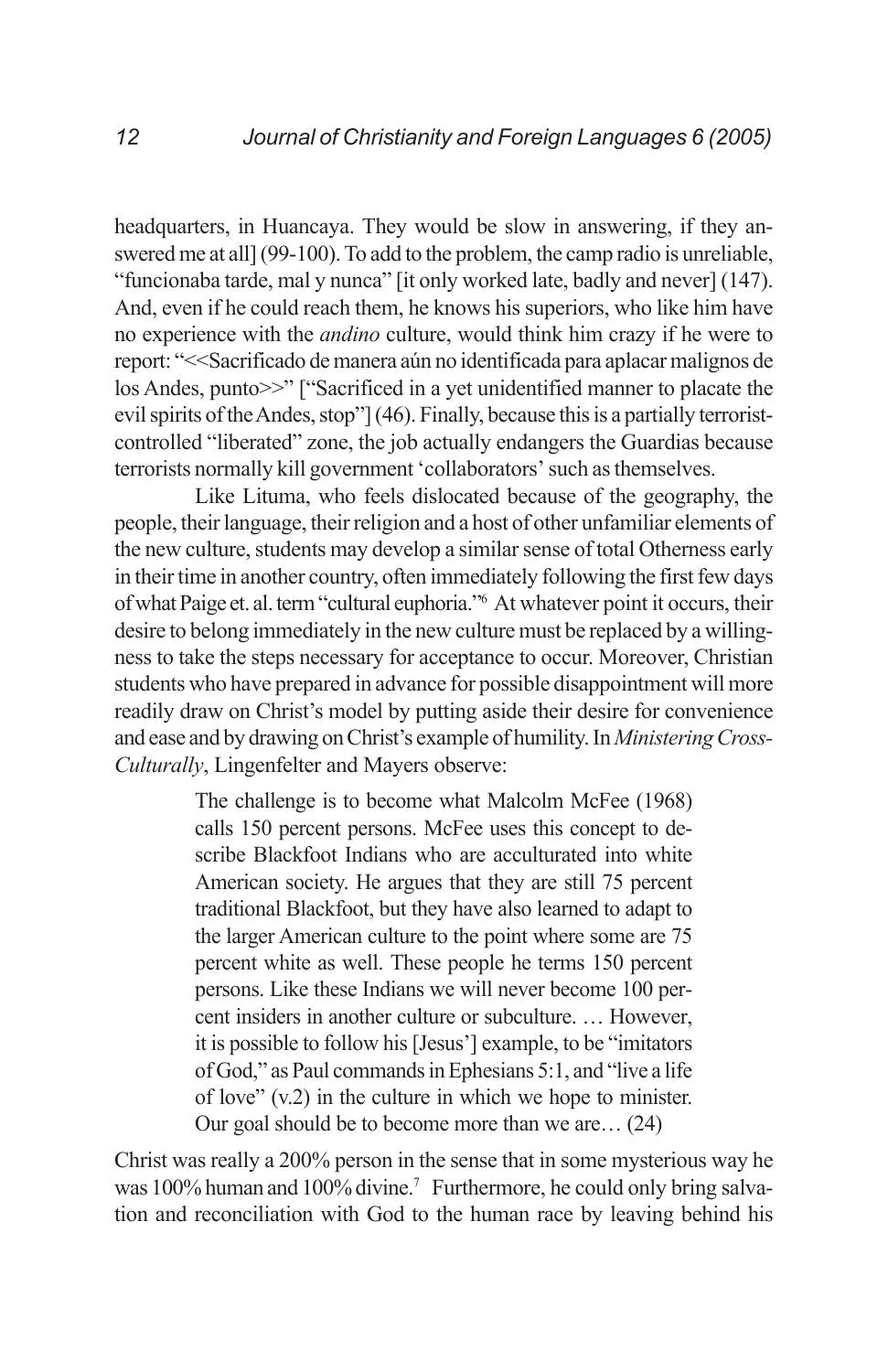exaulted, heavenly position and by learning to live in our imperfect, sinful world. Students who seek to function well in another culture must, in a greatly limited fashion, be willing to step out of the ease of living in their own culture and to lay aside the expectations of power and priviledge that their social milieu has trained them to take for granted.<sup>8</sup>

> If we in the Christian church are ungraceful about affirming others because we stumble over the distinctions of race, ethnicity, or culture, then it is quite possible that we have too tight of a grip on our own lives, a false (i.e., insecure) image of ourselves, which we may have to learn to ungrasp. (Thompson 23)

As students do so, the experiences of humility and weakness that this transition inevitably entails may help them better understand the sacrifices Christ made in coming to earth. At the same time, they are greatly increasing the possibility of communicating his love to those with whom they come in contact.

Since change in the "outsider's" attitude does not take place immediately, neither should quick acceptance be expected. It is only over time that Lituma realizes he is much more an insider, accepted, in Naccos than he understood. First, he learns that, as Tomás asserts, the villagers' mistrust is not personal. In fact, the villagers don't trust Tomás either, and he is one of them. Then he discovers that as they have come to know him, the villagers have recognized that Lituma is honest and that he does not use his authority indiscriminately (100). The local barkeep, Dionisio, even tells him that he and Tomás owe their lives to the respect they command: "—La prueba de que lo consideran es que usted y su adjunto están vivos" [The proof that they respect you is that you and your deputy are still alive] (100). Since three men have already disappeared because " nadie los tenía en buen concepto" [no one respected them] (100), this is an eye-opening declaration!

The student/Outsider also needs to make the effort to build personal relationships with members of the target culture. Christ developed friendships wherever he went, some very intimate and within his own early cultural context, as with his disciples and with families, such as Martha, Mary and Lazarus. But he also spent time with and offered acceptance to those outside his social milieu, such as Zacheus, and to Romans and Samaritans, such as Jairus and the woman at the well, who were hated and scored by the Jews. In Lituma's case, the relationship with Tomás allows him to see an *andino* for the first time as a real person, a fellow human being, as someone with whom he has much in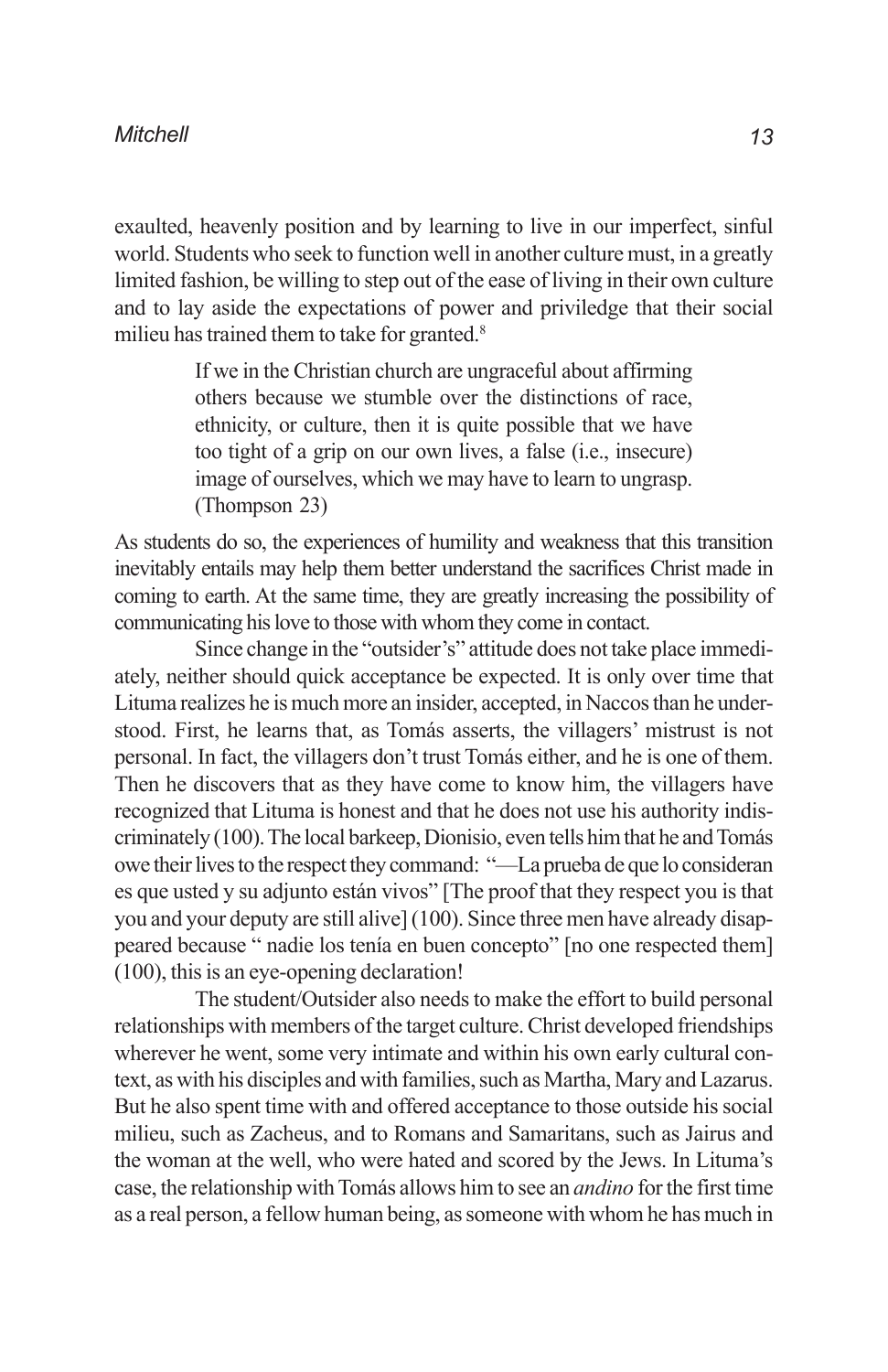common. He tells Tomás: "—Bueno, tú eres serrucho y a ti no te detesto. Me caes de lo más bien" [Look, you're from the mountains and I don't hate you. I really like you] (72). A pervasive sadness in Tomás also awakens in Lituma a willingness to reach out to him. One evening he confesses: "Me da no sé qué que sufras de este modo" [It really bothers me that you are suffering this way] (74). This confession gives Tomás confidence to recount the story of his lost love, confiding things to Lituma he has never told anyone else. Although at first Lituma regards these evening sessions as only a way to pass the time, they come to form the basis for true friendship between the two men. In much the same way, Christian students need to realize that in order to build mutual trust, understanding and acceptance, they must spend time listening to members of the target culture talk about experiences, share hopes and dreams or comment on their society. Students will maximize the value of these opportunities by making special effort to comprehend what is said, as much as possible from the perspective of the member of the other culture, and by seeking to direct conversation toward topics that promote mutual understanding and respect. It may also take extra grace to accept criticism, even unwarranted criticism, of their own country without taking offense. Because such interchanges acknowledge the worth of the Other as a whole being, students should recognize them as Christ-like in themselves, even if they never have an opportunity to speak overtly about Christianity.

The empathy Lituma develops for Tomás also helps him see that Tomás (and the people of Naccos) have the same needs, hopes and dreams as he and the rest of the world. This realization is fundamental for mutual understanding and respect to be achieved and, as such, holds special implications for Christians:

> Identification equips us to learn to speak others' languages, to interpret their gestures and to understand their images. …People often have the opportunity to identify with another culture by learning about and enacting its literature and folktales and performing its music…. Every time we identify with someone else we practice what God perfected in Jesus Christ. God took the form of a human being in order to identify fully with humankind. (Schultze 35-36)

Christian students who are thus prepared will not necessarily find the transition to another culture easy, but they are learning to be obedient to Christ's example.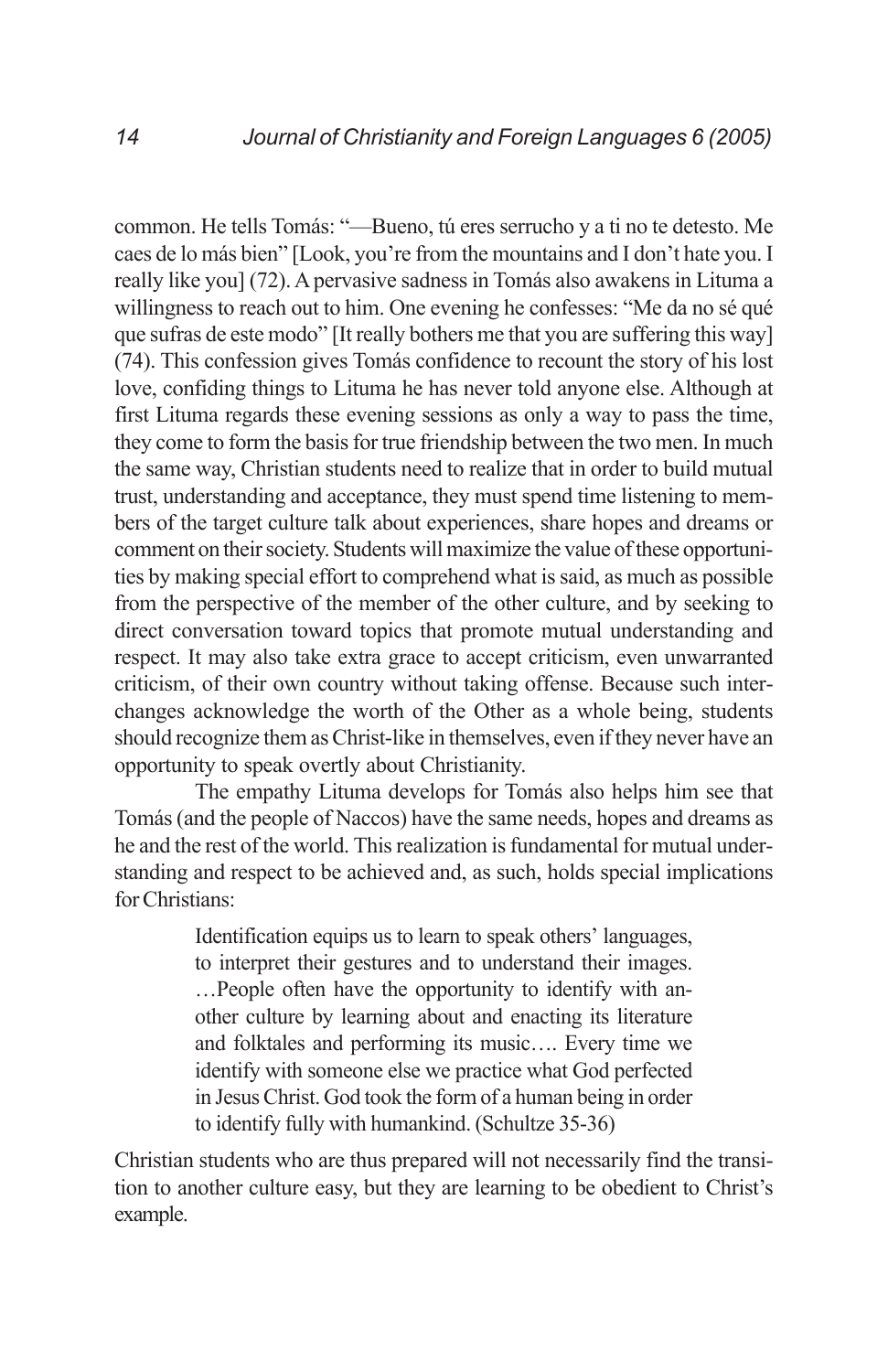Although Lituma's interest in the *andinos* is shaped by his sense of obligation to fellow Peruvians, his capacity as an outsider to respect and be respected by those he perceives as Other, to listen to them and to form meaningful relationships has much in common with the Christian's respect for fellow human beings as bearers of God's image. It also serves as the base on which rests another important aspect of the move from outsider to insider status: his willingness to continue to learn.What he discovers in the course of his investigation will further change the way Lituma views the mountain people. Like Lituma, Christian students come to a language and its culture as outsiders, albeit as outsiders who have (hopefully) been taught to see that the *imago dei* makes others worthy of whatever effort it may require to learn to respect and love them. But, as in Lituma's case, their *willingness* to learn will also be crucial to acceptance. Until Lituma, for example, learns the lessons of the region's history, of the people's religious beliefs, and of the many reasons for their mistrust of outsiders, he wanders around like the proverbial "bull in the china shop" within the new culture.

As is typical of even an informed outsider, the lessons Lituma learns are many. First, he learns a great deal about Naccos and the violent history of the region. He is told that even before the Spaniards conquered the Incas, the Incas had largely exterminated earlier groups, the Huancas and the Chancas. These villagers then are partially acculturated descendants of the Huancas, Chancas and the Incas that a series of cruel conquests has reduced to a tattered remnant.

Lituma also learns that the indigenous population is increasingly threatened by economic difficulties. Although the village has existed for generations, long before the coming of the Spaniards, and even within memory was a thriving, lively place, it is now about to die. If, as seems likely, the nearby road project is discontinued, the workers will leave and the village will neither be able to count on their income nor on the economic progress a new road would have made possible. Lituma's realization that outsiders have thoroughly disrupted the indigenous way of life without providing adequate resources to allow the *andinos* to integrate fully with the rest of Peru gives him further insight into the reasons they do not willingly accept outsiders such as himself.<sup>9</sup>

This general realization is sharpened by specific examples of other outsiders' lack of respect for the *andinos* and their culture. The villagers are afraid of local terrorists purporting to defend their political rights, who may descend on the camp at any moment, and of the military purporting to defend them from the terrorists, which equally indiscriminately tortures and kills. Con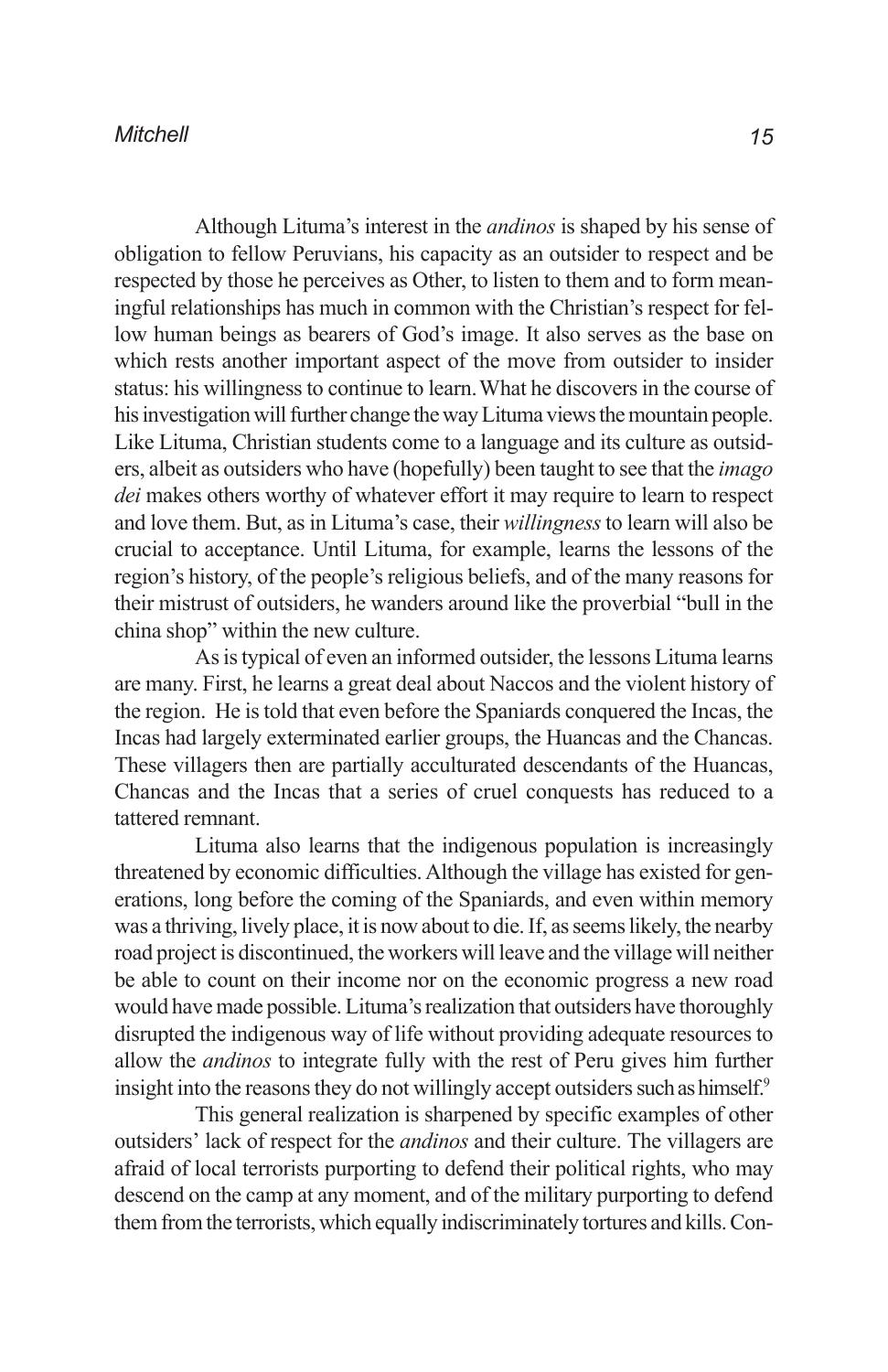cerning the villagers' plight Tomás remarks: "Su vida es triste, ¿no? Tiran pala como mulas, y apenas si ganan para comer. Que se diviertan un poco, si pueden, antes de que los terrucos les corten los huevos o venga un teniente Pancorvo y les dé el tratamiento" [Their life is sad, isn't it? They shovel like mules, and hardly earn enough to eat. Let them have a little fun, if they can, before the terrorists cut off their balls or Lieutenant Pancorvo tortures them] (73). Despite both military and terrorist assertions that they serve the people, these groups are not at all interested in the villagers' needs for jobs and security, let alone their dreams for the future.

Other outsiders are less violent and some even claim altruistic motives, but the *andinos* know they have little reason to trust them either. These include foreign 'do-gooders' and scientists such as la señora d'Harcourt, who has spent years working to protect the area's natural resources. Without ever being aware of doing so, however, she too threatens the indigenous way of life: one effect of her efforts to bring in electricity and running water will be that the *andinos* will have to abandon their ancestral homes. Furthermore, it never occurs to her to question whether the changes are anything the people want or whether they are in their best interests. Thus, in the name of progress and her zeal to protect the environment, she objectifies the people and their culture. For another outsider, Danish scientist Paul Stirmson, the people are phenomena, not human beings: "Era un metete, nos estudiaba como si fuéramos plantas o animales...No le interesábamos por nosotros, sino para meternos a sus libros" [He was a busybody, he studied us as if we were plants or animals… We weren't interesting to him as ourselves, he just wanted to put us in his books] (257). Although these outsiders justify their actions as helping the local population, in reality all have their own agenda, the local good is at best peripheral. Unlike them, Christ never objectified those he met, not even to achieve purposes established before the beginning of time. In like manner, it is important that Christian students realize that even worthy goals never justify treating other people as anything less than bearers of God's image.

Alongside these examples of notable failure to accept another culture, Lituma's willingness to respect the mountain peoples is exemplary, but not achieved without great effort. For example, his own religious beliefs stand as a barrier to his ability to acknowledge that their beliefs are very different. At first, their religion is so incomprehensible that he thinks they are making fun of him when they talk about witches and spirits. He simply cannot imagine that anyone could take such ideas seriously. But as his investigation progresses, he discovers they really do believe that everything in Nature is hostile: benign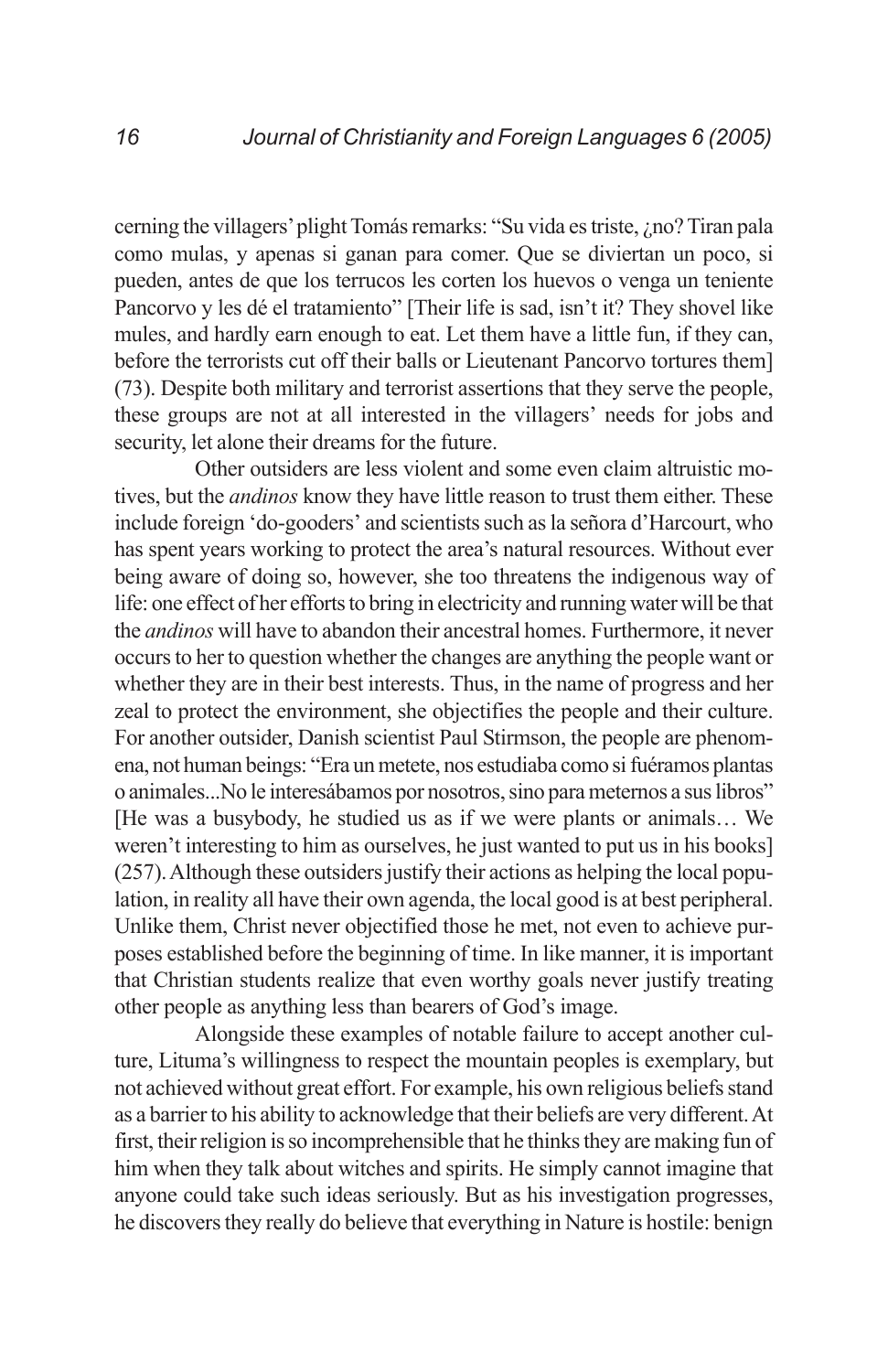spirits do less harm, the malign more, but all do harm (67). Even so, he puzzles over the fact that people who have had more or less the same life experiences as he, hold to such different/"strange" beliefs (204). A key experience occurs when he survives a *huayno*, one of the region's cataclysmic landslides, without being harmed. In that moment he understands, at least momentarily, why the Indians believe spirits exist: "Antes de proseguir su camino, aplastó su boca contra la roca que lo había cobijado y como hubiera hecho un serrucho, susurró: <<Gracias por salvarme la vida, mamay, apu, pachamamo o quien chucha seas>>" [Before going on, he plastered his mouth against the boulder that had sheltered him and as just a *serrucho* would have, he murmured: 'Thank you for saving my life, *mamay, apu, pachamamo* or whoever the heck you are'] (208-9).<sup>10</sup> While this "prayer" in no way implies conversion, his sudden insight in regard to another set of beliefs enables Lituma to understand the *andinos* more fully and to treat them more respectfully.

Such an understanding also makes it possible for Lituma to solve the case of the disappearances. Although Dionesio's wife, Adriana, had indicated early on that they were linked with the spirits, but it is only after his experience with *huayno* and a chance conversation with Professor Stirmson about the area's ancient religious customs that Lituma pays any attention to the idea.<sup>11</sup> When he learns that the *andinos* traditionally appeased the *apus* [spirits] with human sacrifices before they changed the course of a river or built a new road or a new temple he immediately understands that the new road project is the reason for the disappearances. He reflects with surprise: "Ahí estaba para qué servía la historia, pues" [That was what history was for, then!] (203). Thus, Lituma discovers that the lessons of history have practical significance for the present. Like Lituma, Christian students will do well to learn the lessons of history, politics or sociology that are most important to the culture they wish to enter. Otherwise the, too, will be unable to "hear"/interpret what they see or are told because they lack the requisite knowledge. Students will be less prone ignore the another culture's history or make foolish assumptions about other important aspects of the country's political or social life if they know something about it in advance.

Such knowledge is particularly important in regard to religion because Christian students often have a sense of the rightness of their beliefs that easily leads to a lack of respect for those of other people, even other Christians. In contrast, despite the fact that Christ came to establish a better law than the Torah, he showed respect for his people's religious beliefs and history. Students who want to be a part of another culture even briefly must be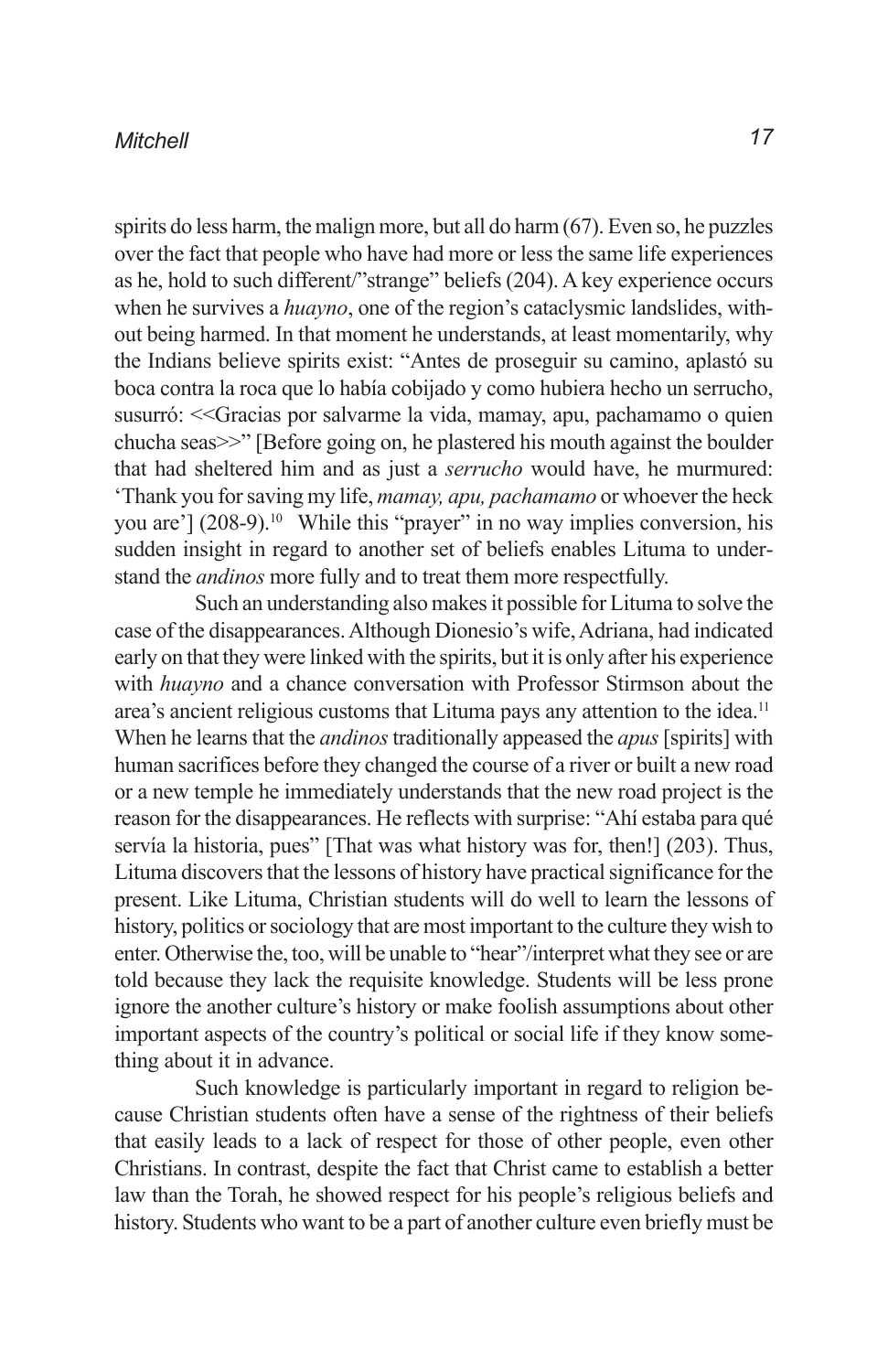willing to learn its lessons and to act accordingly.

Deeper understanding of the Other also has implications for students' personal lives. Christ's admonition to love our neighbor as ourselves seems to imply that an encounter with the Other is also a self-encounter. In a less far reaching but similar way, Lituma's growing knowledge about the area and its inhabitants is paralleled by increasing self-understanding. He realizes, for example, that the disappearances are not just the responsibility of the people of the village, that he also carries some of the blame, that because he failed listen to what people told him, he did not act appropriately. This realization, along with all the other information that Lituma has garnered, enables him to understand that the *andinos* are not really against him. In turn, he makes a gesture of friendship: one night he invites everyone in the cantina to join him in a round. After almost a year of holding himself aloof, this acknowledgement that they are worthy of friendship prompts Dionisio and others to talk more openly about the disappearances.12 Just as Christ treated each individual as worthy of his attention, Christian students who take the initiative in offering acceptable gestures of friendship often find themselves accepted more quickly.

Along with these gradually opening lines of communication Lituma's ability to learn is augmented and shaped by yet another aspect of his character: his capacity to imagine and thus to empathize. As he listens to others, he visualizes what he hears. Toward the end of the novel, for example, after Lituma finally puts together the pieces of the puzzle concerning the disappearances, he mentally "watches" the villagers prepare a victim for death: "<<Si, si>>, repitieron varios, y Lituma se imaginó que muchas docenas de cabezas asentían, confiándole mudamente al albino su reconocimiento, su afecto" ["Yes, yes," several people repeated, and Lituma imagined to himself that several dozen heads nodded, silently entrusting the albino with their understanding, their affection] (239). "Seeing" what has happened helps Lituma understand, at least in part, why these terrible events have taken place.

Lituma is successful in crossing boundaries of culture, geography and creed because he respects others and is empathetic enough to imagine himself in the Other's place. He discovers that the villagers are fearful, lonely and isolated, much as he is. He learns that although people are different they need not be threatening. He learns the value of history, and that he, along with the villagers, shares responsibility for the death of fellow human beings. He also finds understanding for their religious beliefs, even though he does not share them. Christian students who are willing to learn will be much better equipped to find a place to bless and be blessed within the chosen culture.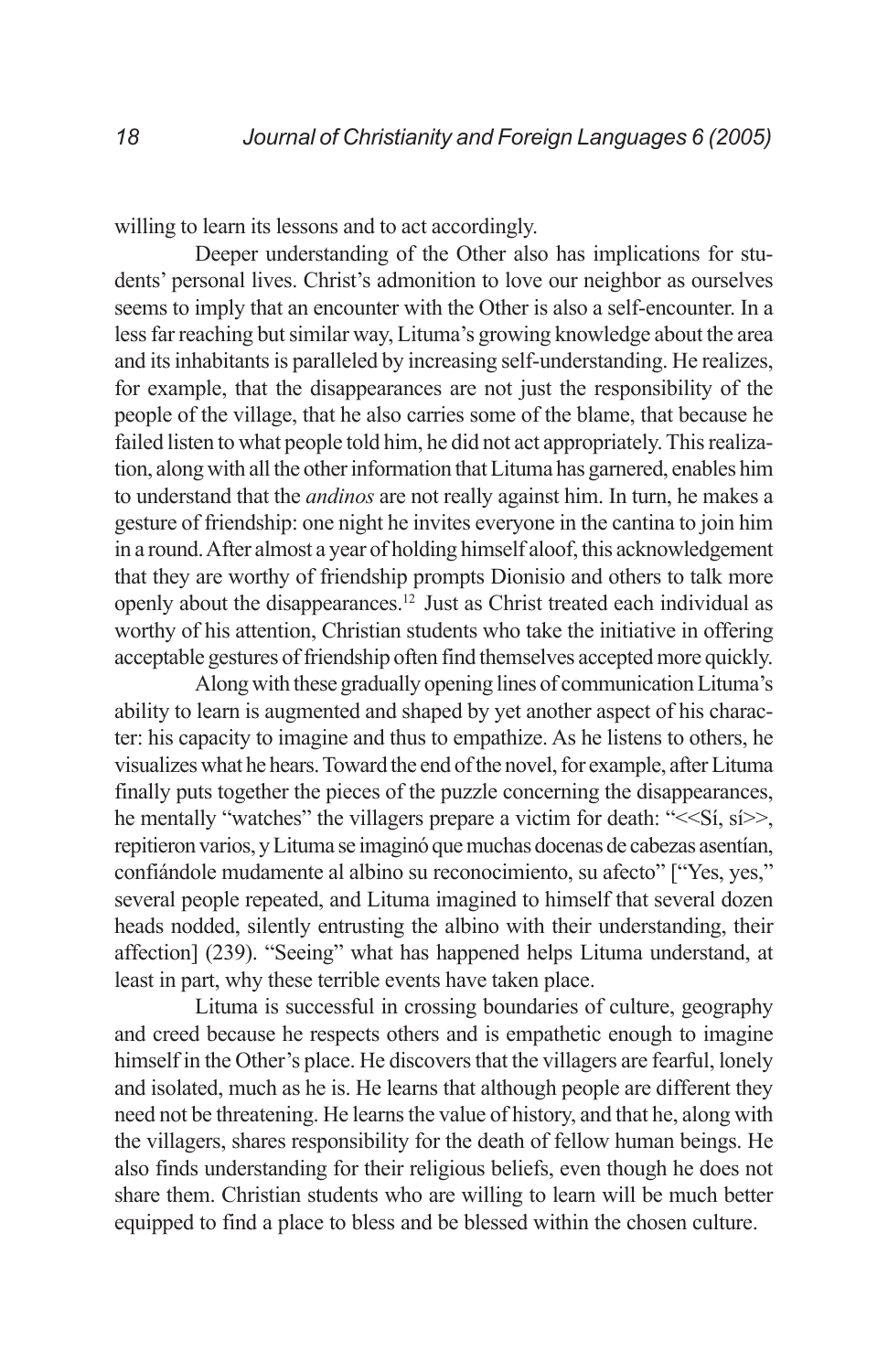Although Lituma has not become a complete insider in Naccos by the end of the novel, he has found a meaningful meeting point with the villagers within their social ambiance. Christian students may be disappointed to discover that it may not be possible to become a complete insider, but coming to terms with that reality will free them to be the person they were created to be and may even open doors of ministry not otherwise possible.

By the end of the novel, Lituma has developed a much more complex view of the world. In learning about the *andino's* history, culture, traditions, way of life, problems, he more clearly recognizes the realities of their lives and analyzes those of his own more critically. Although, for example, surviving a *huayno* helps him understand the *andino's* terror at the unpredictability of the mountains and their belief in evil spirits, these new insights do not prevent him from feeling revolted by a confession that the men were killed to appease the *apus* nor from recognizing that their "sacrifice" is truly iniquitous: "Qué cosa más horrible que matar a ese albino, a ese capataz y a ese mudito por unos apus que nunca nadie vio ni se sabe si existen" [How horrible to kill the albino, the foreman and the little mute for some *apus* that nobody ever saw and no one knows if they even exist](308). As a result of his experiences in Naccos, Lituma has changed forever: he has learned to function within another culture.

Although *Lituma en los Andes* is not a Christian novel, its protagonist's success in moving from outsider toward insider status offers Christian foreign language students the opportunity to think through issues they will confront in their own travels, and to consider how the ethical and moral demands of Christ and the Gospel will play out in the attitudes and behaviors they will need to develop as they seek to move beyond national and cultural boundaries to find their place as citizens of God's world and builders of His kingdom.

### NOTES

1 I have chosen to retain the term *serrucho* because no English expression, certainly not "mountain person," reflects the pejorative sense the word implies.

2 In 1993, Vargas Llosa chose to leave Peru permanently. Since then, Peru has not been a theme in his novels. He currently resides in Spain and writes for *El País.* Lituma appears in *La casa verde, La ciudad y los perros* and *¿Quién mató a Palomino Molero?*

3 Since the novel is available in translation (*Death in the Andes*, Penguin reprint, 1997), it could be used in translation as well. Despite the availability of the English edition, however, I have used my own translations for this paper because transla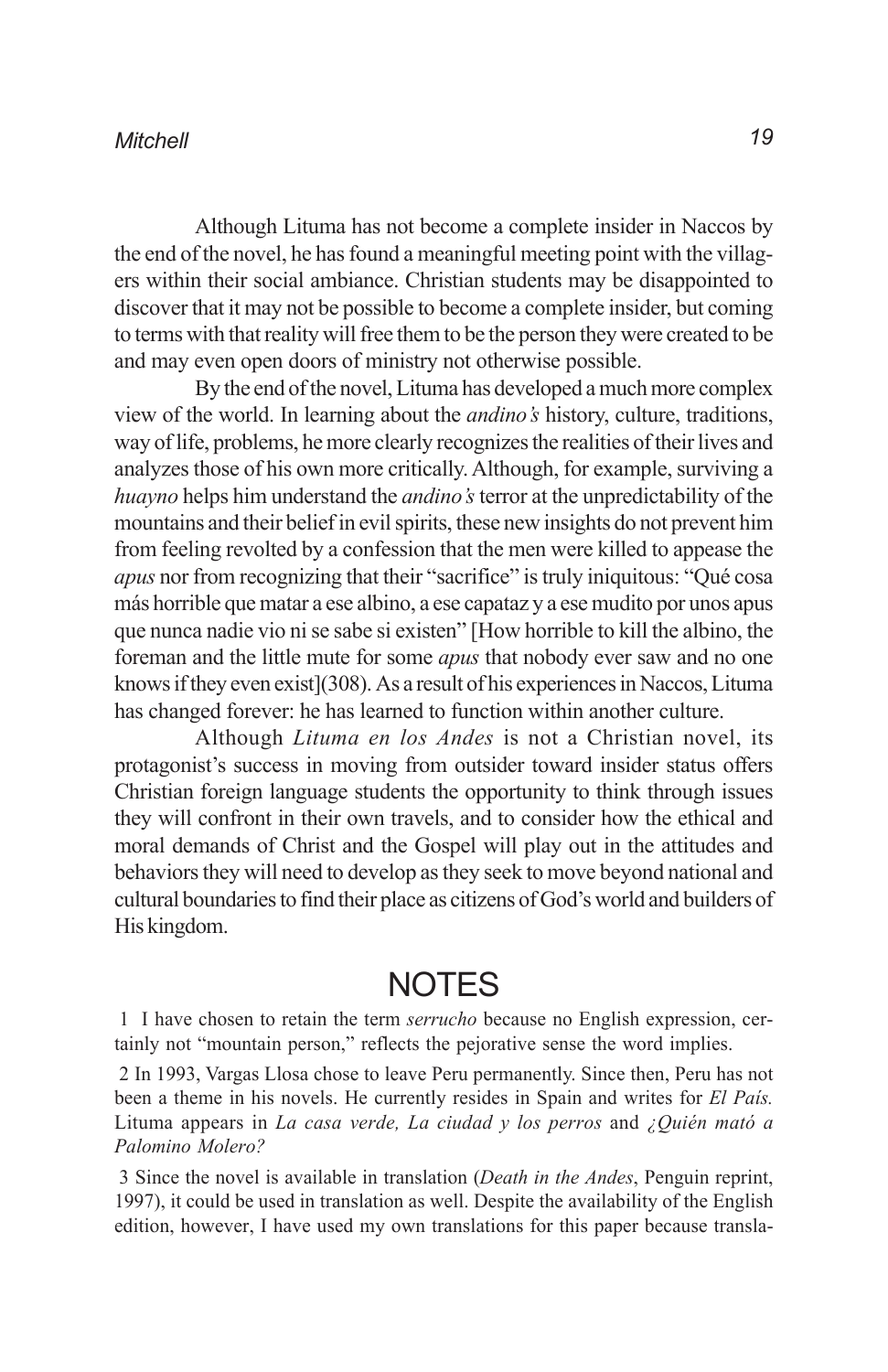tions often alter wording slightly to fit the overall context with the result that ideas in the original language that I want to highlight are occasionally lost.

4 Mark Millington notes that Vargas Llosa uses certain characters to explore the question of "how much does the outsider ever infiltrate to become an insider" (169)? James W. Brown's explains that these characters, displaced from their usual social milieu, suffer an identity crisis similar to that of someone traveling in another country where, although they may try, they never manage to form meaningful social bonds. Brown notes that Vargas Llosa uses this technique in *Los cachorros*, *Pantaleón y las visitadoras*, as well as in three more important novels, *La ciudad y los perros, La casa verde,* and *Conversación en La Catedral* (19-21). *El hablador* and *La guerra del fin del mundo* also include characters of this type. It should be noted that Brown's article (1981) was written before this novel was published and Millington's (1995) before it was widely available so neither article deals directly with *Lituma en los Andes.* Their explanations do, however, apply very well to Lituma, except that he is more successful in making the transition than other Vargas Llosa characters manage.

 Although Millington and Brown's articles contributed most to the ideas in this paper, for general background about Vargas Llosa and the novel, the reader may want to consult the following: Mary G. Berg. "Narrative Multiplicity in Vargas Llosa's *Lituma en los Andes." La Chispa '95: Selected Proceedings; Louisiana Conference on Hispanic Languages and Literatures*. Ed. Claire J. Paolini. New Orleans: Tulane University Press, 1995. 25-38; M. Keith Booker. *Vargas Llosa among the Postmodernists*. Gainesville: University Press of Florida, 1994; Sara Castro-Klarén. *Understanding Mario Vargas Llosa*. Columbia, S.C.: U. of South Carolina Press, 1990; Armando Figueroa. "El regreso del cabo Lituma: Dos mundos andinos vistos por Mario Vargas Llosa." *Quimera: Revista de Literatura* 122 (1994): 40-44; José Miguel Oviedo. *Mario Vargas Llosa*. Madrid: Taurus, 1981; Arnold M Penuel. "Intertextuality and the Theme of Violence in Vargas's *Lituma en los Andes.*" *Revista de Estudios Hispánicos* 29 (1995): 441-460; David Sobrevilla. "La nueva teoría de la novela de Mario Vargas Llosa." *Cuadernos Hispanoamericanos: Revista Mensual de Cultura Hispánica* 496 (1991): 59-71; Emil Volek. "Literatura hispanoamericana entre la modernidad y la postmodernidad." *Cuadernos de Trabajo* 9 (1994): 36-45; Raymond L. Williams. "Los niveles de la realidad, la función de lo racional y los demonios: *El hablador* y *Lituma en los Andes*." *Explicación de Textos Literarios* 25 (1996-1997): 141-54.

5 Since the translations are my own, the page numbers refer to the Spanish edition cited, not an English edition.

6 The authors describe the phase following "cultural euphoria" as "cultural confrontation," This is when "the process of cultural adjustment begins. This stage is typically characterized by confusion and frustration and, as such, is the most difficult stage… This is because everything that you used to do with relative ease in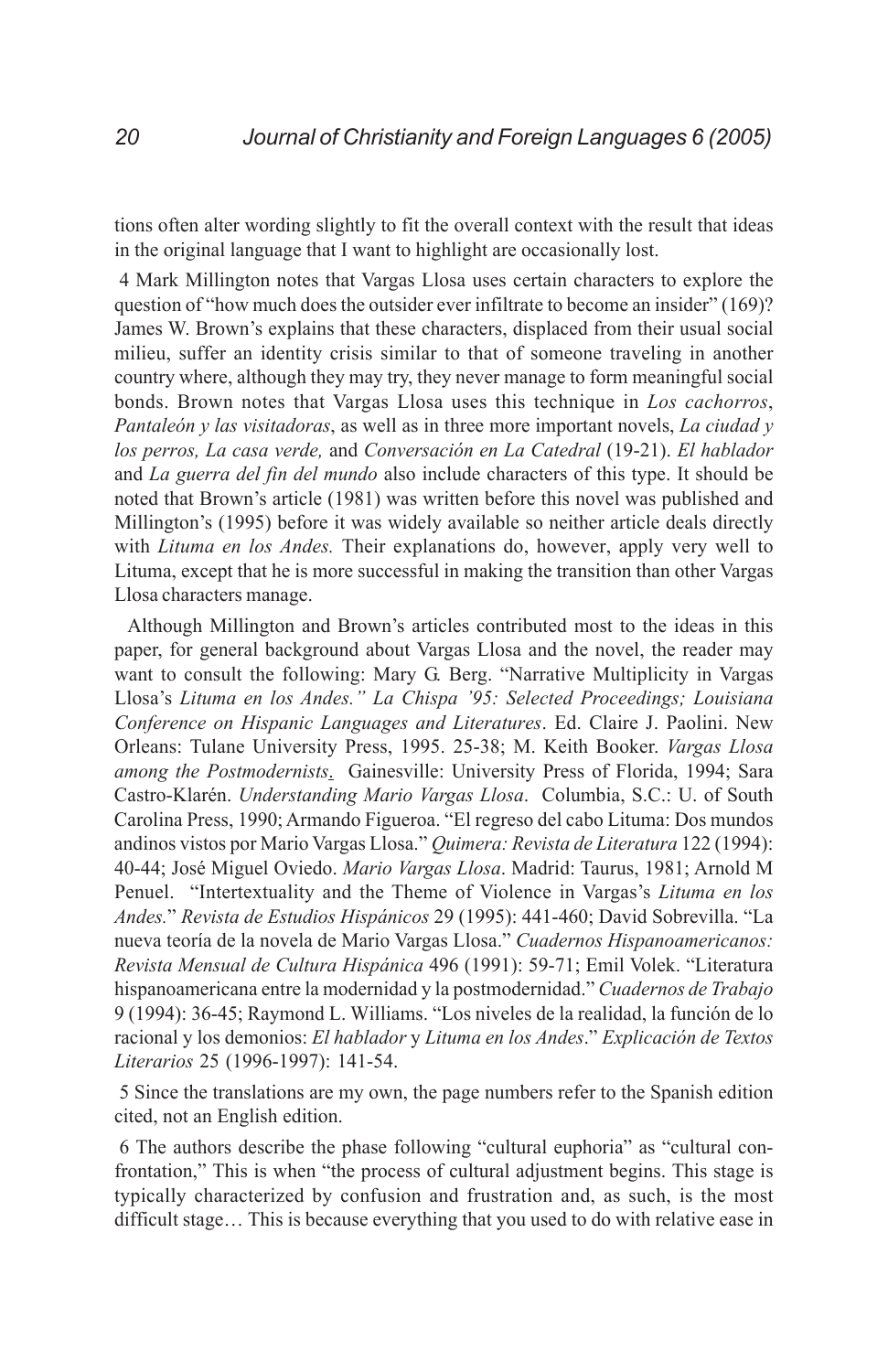your home country appears much more difficult due to the culture and/or the language"(86).

7 Thanks to my colleague, Alan Savage, for this observation.

8 Thanks to David Smith for his help in framing this and several other ideas expressed in this paper.

9 Although this paper primarily explores lessons that Christian students who want to travel abroad can learn from Christ in his incarnation and from Lituma as he works to become at least a partial "insider." It is, however, also worthwhile to remember that analogies are by necessity incomplete. Lituma is often less than the perfect model. Quite unlike Lituma, Christ was not rejected by "his own" for any valid reason, such as acting injustly or ignoring a need or failing to listen. His rejection stemmed from the fact that those he came to minister to were sinful. In contrast, Lituma is not accepted because of his own mistakes and those of the many other outsiders who have "sinned" against the villagers.

10 Lituma's survival of the landslide is of great religious significance for the *andinos*. Because of it, they regard Lituma as someone especially favored by the spirits.

11"Recordó el curso que dictaba en el Colegio San Miguel de Piura el profesor Néstor Martos. El se entretenía en sus clases, porque el profesor Martos … lo explicaba todo como en tecnicolor. Pero nunca se le pasó por la cabeza que estudiar las costumbres de los antiguos peruanos pudiera ser útil para entender lo que ocurría ahora en Naccos" [He remembered the course that Professor Nestor Martos taught in the Colegio San Miguel of Piura. He enjoyed those classes, because Professor Martos … explained everything as if in technicolor. But it had never occurred to him that studying the customs of ancient Peruvians could help him understand what was going on in Naccos today] (203).

12 As one drunk tells him: "Hablando se entiende la gente" [People understand each other when they talk] (303).

## BIBLIOGRAPHY

Berg, Mary G. "Narrative Multiplicity in Vargas Llosa's *Lituma en los Andes." La Chispa '95: Selected Proceedings; Louisiana Conference on Hispanic Languages and Literatures*. Ed. Claire J.Paolini. New Orleans: Tulane University Press, 1995.

- Booker, M. Keith. *Vargas Llosa among the Postmodernists*. Gainesville: University Press of Florida, 1994.
- Brown, James W. "'El síndrome del expatriado': Mario Vargas Llosa y el racismo peruano." *Vargas Llosa*. Ed. José Miguel Oviedo. Madrid: Taurus, 1981. 15-24.